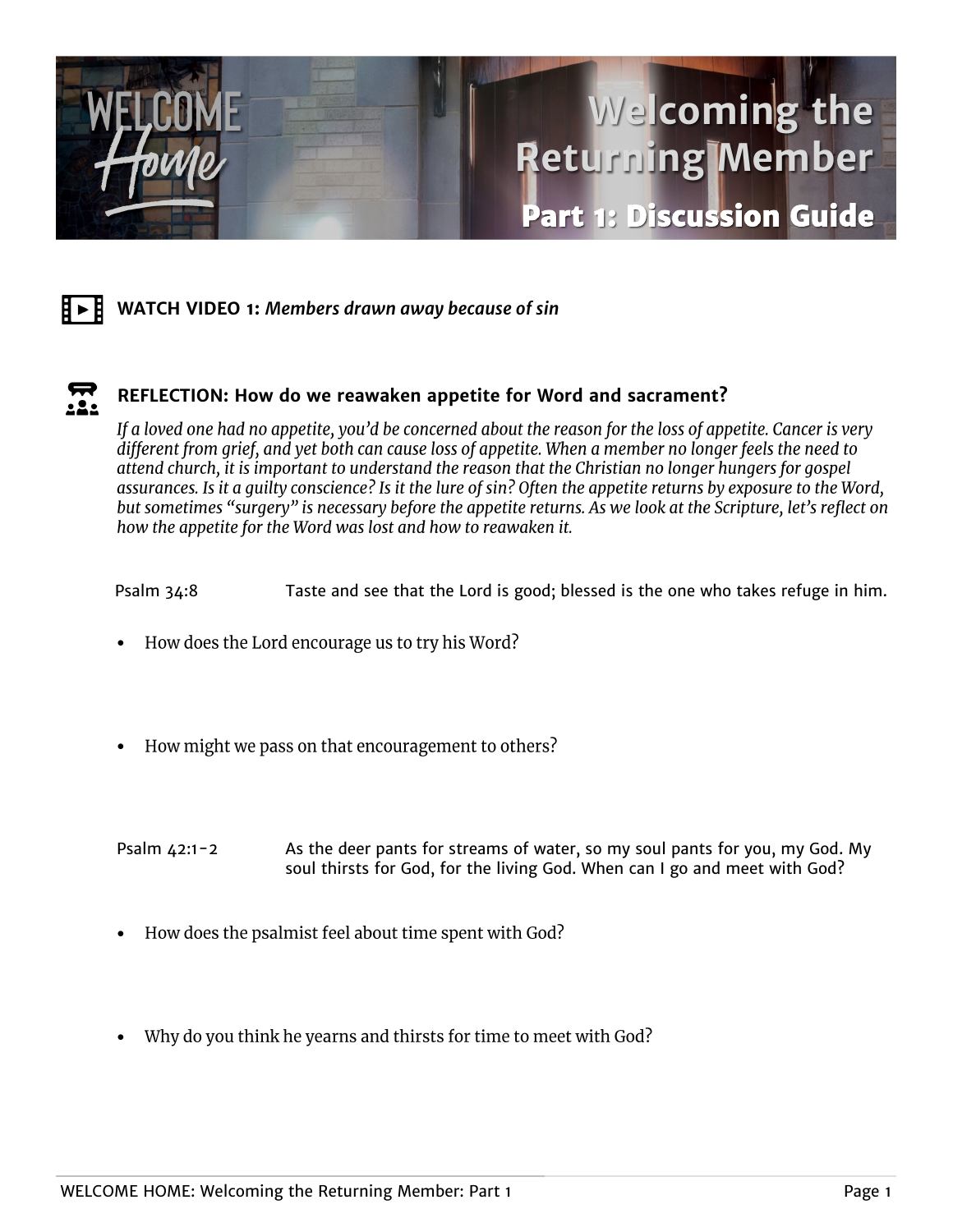• What could we tell returning members, to encourage them to thirst for time with God?

Psalm 119:9-11 How can a young person stay on the path of purity? By living according to your word. I seek you with all my heart; do not let me stray from your commands. I have hidden your word in my heart that I might not sin against you.

- How does a person hide God's Word in his heart?
- Why does the psalmist seek the Lord with all his heart?
- What could we tell returning members, to show the need we all have for God's Word?

## **REFLECTION:** Isn't there a danger that if we invite a member who is living in sin to **church, or welcome such a person at church that we are giving them the impression that their sin is acceptable?**

It is true that our sinful human nature looks for reasons to think that sin is not deadly. This danger also exists among Christians who attend church weekly. This problem is not solved by refusing to invite sinners to church or welcome them. Our sinful and our God-pleasing motives will be addressed in sermons, Bible class, counseling, and conversation. Our persistent sins will be addressed by our Shepherd. What better place for sinners to be, than to be in the place where the Spirit can change our hearts?

- Luke 19:2-10 [Zacchaeus] was a chief tax collector and was wealthy. He wanted to see who Jesus was, but because he was short he could not see over the crowd. So he ran ahead and climbed a sycamore-fig tree to see him, since Jesus was coming that way. When Jesus reached the spot, he looked up and said to him, "Zacchaeus, come down immediately. I must stay at your house today." So he came down at once and welcomed him gladly. All the people saw this and began to mutter, "He has gone to be the guest of a sinner." But Zacchaeus stood up and said to the Lord, "Look, Lord! Here and now I give half of my possessions to the poor, and if I have cheated anybody out of anything, I will pay back four times the amount." Jesus said to him, "Today salvation has come to this house, because this man, too, is a son of Abraham. For the Son of Man came to seek and to save the lost."
- What behavior of Zacchaeus shows his interest in what Jesus might do for him?